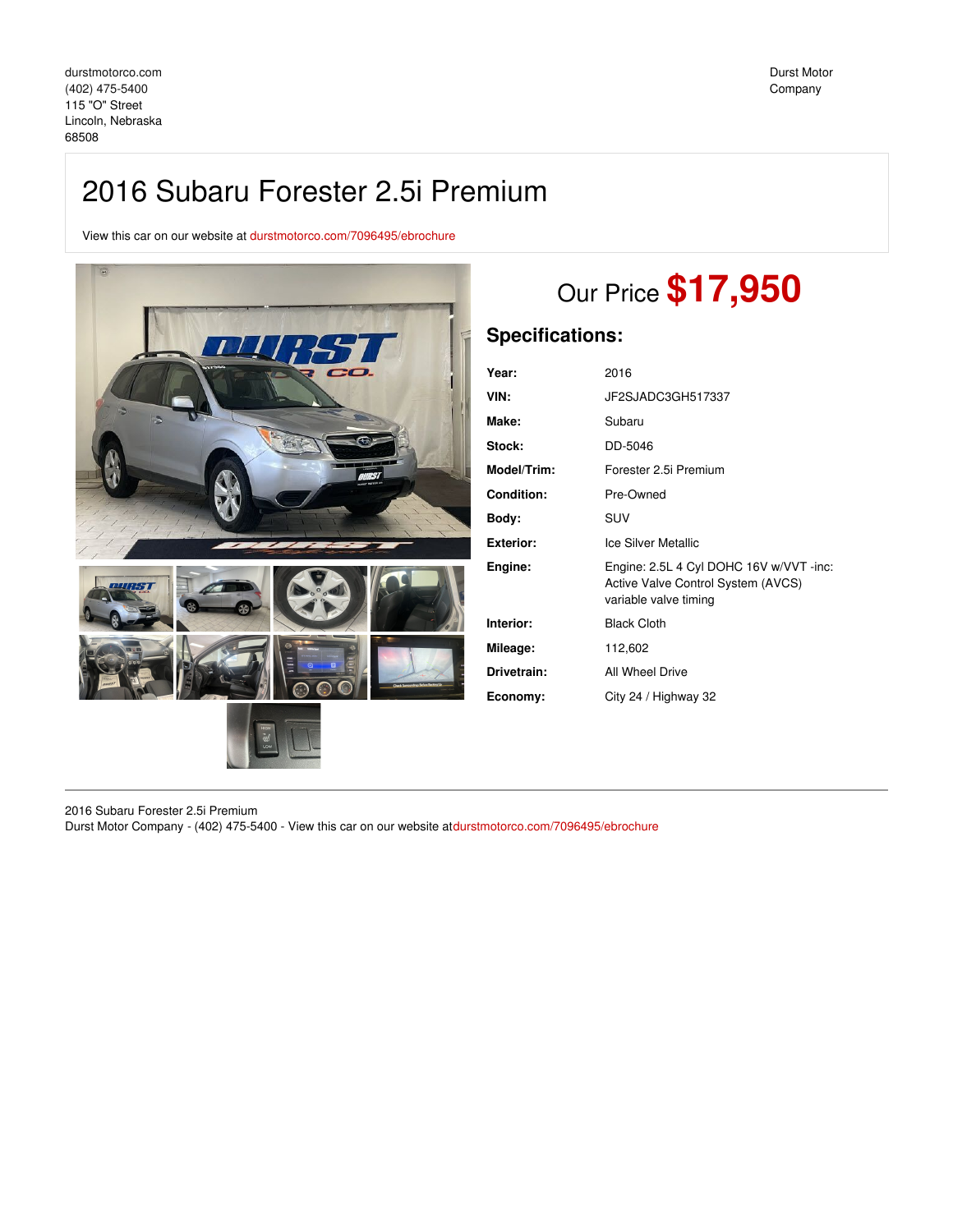

### 2016 Subaru Forester 2.5i Premium

Durst Motor Company - (402) 475-5400 - View this car on our website at[durstmotorco.com/7096495/ebrochure](https://durstmotorco.com/vehicle/7096495/2016-subaru-forester-2-5i-premium-lincoln-nebraska-68508/7096495/ebrochure)

### **Installed Options**

### **Interior**

- Front Bucket Seats -inc: 10-way power driver's seat w/power lumbar support and passenger front seat back pocket
- Driver Seat- 4-Way Passenger Seat -inc: Manual Recline and Fore/Aft Movement
- 60-40 Folding Bench Front Facing Manual Reclining Fold Forward Seatback Rear Seat
- Manual Tilt/Telescoping Steering Column
- Gauges -inc: Speedometer, Odometer, Tachometer, Trip Odometer and Trip Computer
- Power Rear Windows and Fixed 3rd Row Windows- Front Cupholder- Rear Cupholder
- Valet Function
- Remote Keyless Entry w/Integrated Key Transmitter, 2 Door Curb/Courtesy, Illuminated Entry, Illuminated Ignition Switch and Panic Button
- Remote Releases -Inc: Mechanical Fuel- Cruise Control w/Steering Wheel Controls
- Manual Air Conditioning- HVAC -inc: Underseat Ducts- Locking Glove Box
- Driver Foot Rest
- Interior Trim -inc: Metal-Look Instrument Panel Insert, Metal-Look Door Panel Insert, Metal-Look Console Insert and Metal-Look Interior Accents
- Full Cloth Headliner- Cloth Door Trim Insert- Urethane Gear Shifter Material
- Cloth Upholstery- Day-Night Rearview Mirror
- Driver And Passenger Visor Vanity Mirrors w/Driver And Passenger Auxiliary Mirror
- Full Floor Console w/Covered Storage, Mini Overhead Console w/Storage and 3 12V DC Power Outlets
- Front Map Lights- Fade-To-Off Interior Lighting
- Full Carpet Floor Covering -inc: Carpet Front And Rear Floor Mats Carpet Floor Trim
- Cargo Area Concealed Storage- Cargo Space Lights- FOB Controls -inc: Cargo Access
- Instrument Panel Bin, Driver / Passenger And Rear Door Bins Power Door Locks
- Power 1st Row Windows w/Driver 1-Touch Up/Down Systems Monitor- Trip Computer
- Outside Temp Gauge- Digital/Analog Appearance- Seats w/Cloth Back Material
- Manual w/Tilt Front Head Restraints and Manual Adjustable Rear Head Restraints
- Rear Center Armrest- Perimeter Alarm- Engine Immobilizer- 3 12V DC Power Outlets

- Air Filtration